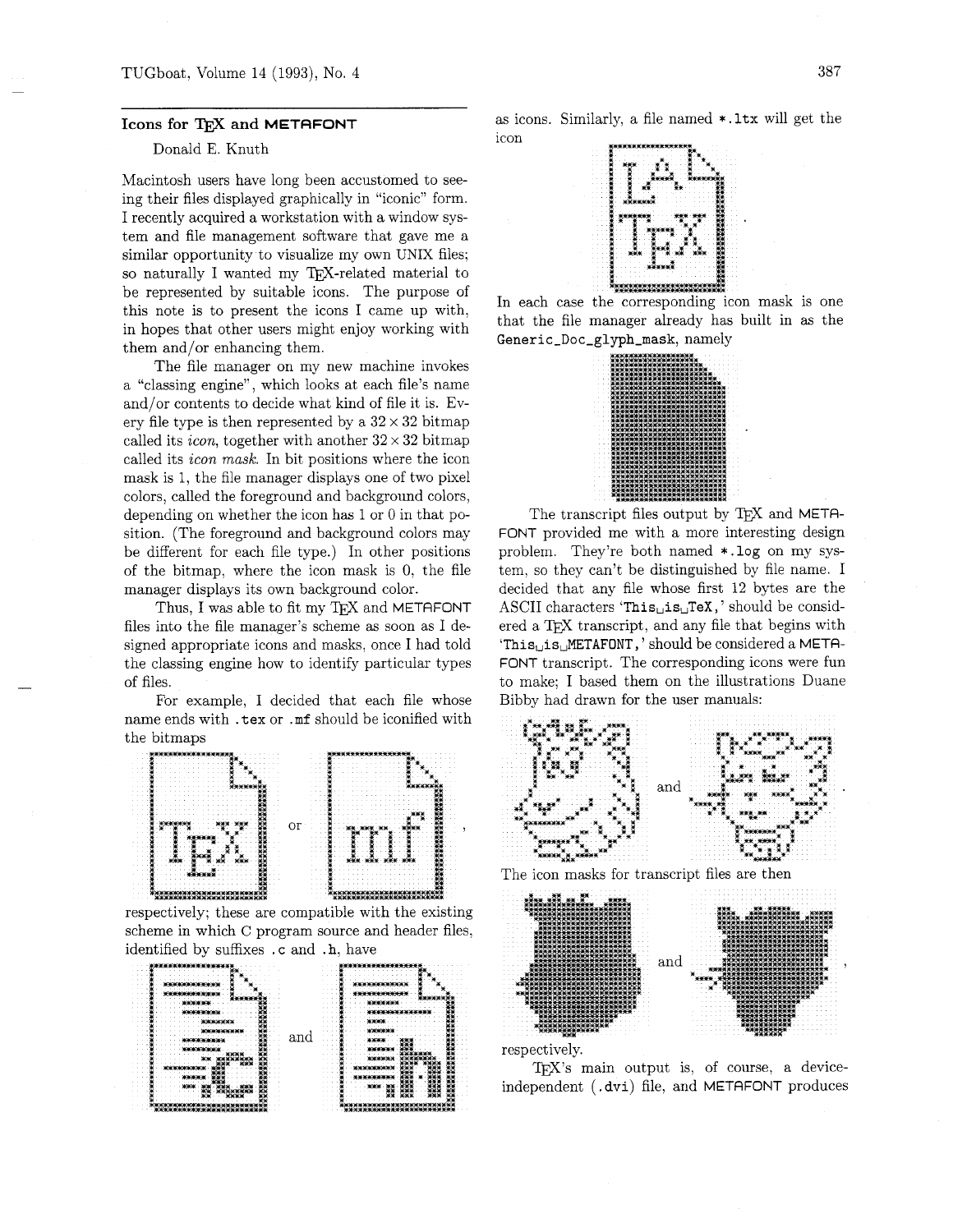generic font (gf) files. I decided to represent such files by



because they are analogous to photographic "negatives" that need to be "developed" by other software. When a gf file has been packed into a pk file, its icon will change to



Virtual font files are represented by an analogous



These file types are identifiable by the respective names \*.dvi, \*gf, \*pk, \*.vf, and they can also be identified by content: The first byte always has the numerical value 247 (octal  $367$ ), then the next byte is respectively 2, 131, 89, 202 (octal 002, 203, 131,  $312$ ) for dvi, gf, pk, or vf.

The other principal output of METAFONT is a font metric file, which can be identified by the suffix .tfm in its name. I assigned the following icon and mask to such files:



I do all my programming nowadays in the CWEB language  $[1, 2, 3, 4]$ , hence I also accumulate lots of files of two additional types. CWEB source files

are identified by the suffix .w, and CWEB change files have the suffix .ch; the corresponding icons



are intended to blend with the system's existing conventions for .c and .h files, mentioned above.

What foreground colors and background colors should be assigned to these icons? I'm not sure. At the moment I have a grayscale monitor, not color, so I don't have enough experience to recommend particular choices. Setting all the foreground colors equal to basic black (RGB values  $(0,0,0)$ ) has worked fine; but I don't want all the background colors to be pure white  $(RGB \langle 255, 255, 255 \rangle)$ . I'm tentatively using pure white for the background color of the "negative" icons (dvi, gf, pk, and vf), and off-white  $(RGB \langle 230, 230, 230 \rangle)$  for the background of transcript icons. The TEX and META-FONT source file icons currently have background RGB values  $(200, 200, 255)$ , corresponding to light blue: font metric icons and LATFX source icons have background RGB values  $\langle 255, 200, 200 \rangle$ , light red. (I should perhaps have given METAFONT source files an orange hue, more in keeping with the cover of The METAFONTbook.) On my grayscale monitor I had to lighten the background color assigned by the system software to C object files and to coredump files  $(*. \text{o and core*})$ ; otherwise it was impossible for me to see the detail of the system icons



I expect other users will need to adjust foreground and background colors to go with the decor of their own desktops.

In 1989 I had my first opportunity to work with a personal graphic workstation, and I immediately decided to make  $64 \times 64$ -bit icons for TEX and META-FONT-for the programs, not for the files. But I've always found it more convenient to run TEX and METAFONT from UNIX shells, so I never have used